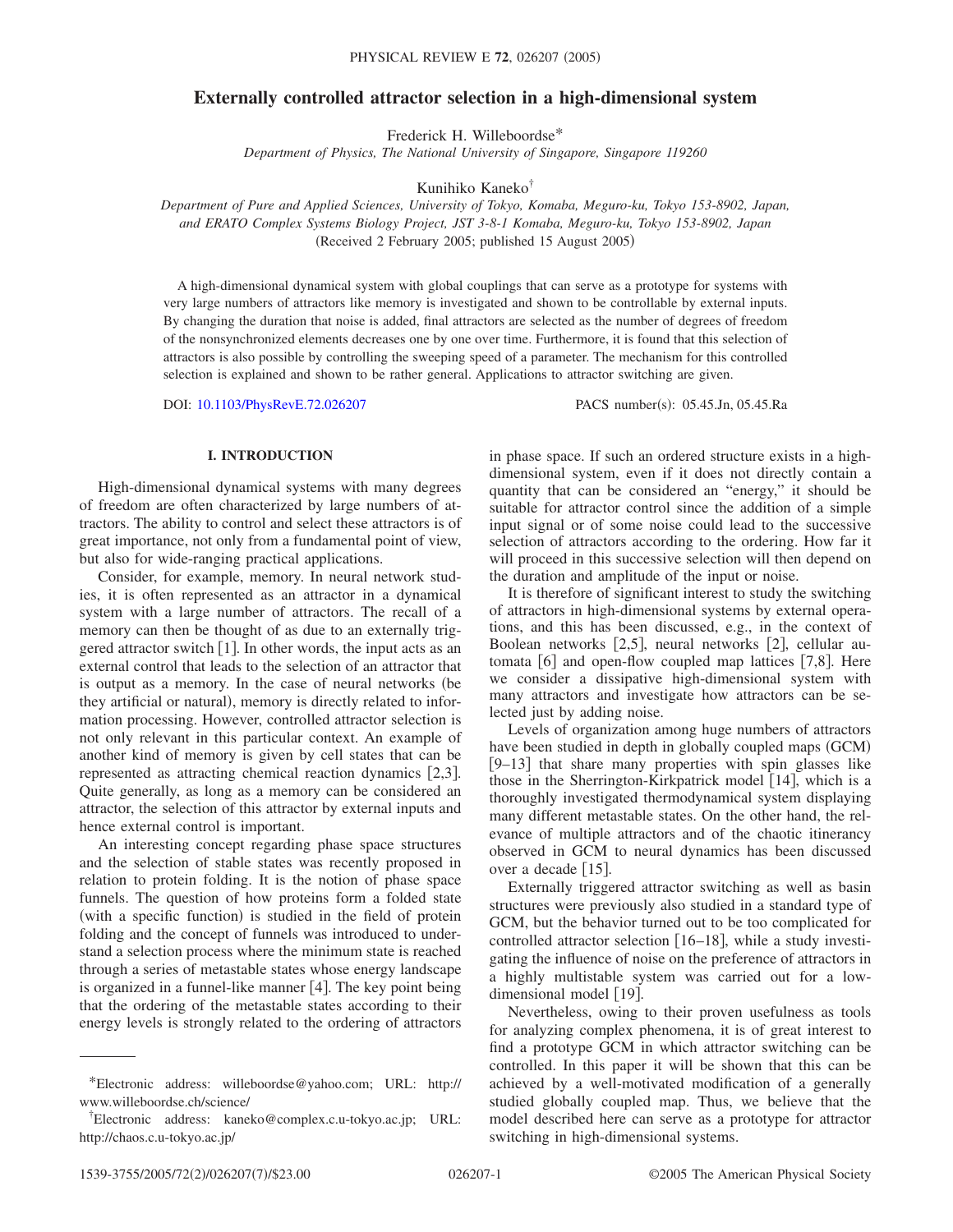This paper is organized as follows: in Sec. II we describe the model studied and introduce its four basic phases. The suprising influence of noise on where these phases occur is presented in Sec. III, and an application of this finding as with regards to attractor control in Sec. IV. The mechanism is investigated and explained in Sec. V while the conclusion is given in Sec. VI.

### **II. MODEL**

In general, a globally coupled map can be expressed as

$$
x_{n+1}^{i} = (1 - \varepsilon)f(x_n^{i}) + \frac{\varepsilon}{N} \sum_{j=1}^{N} g(x_n^{j}),
$$
 (1)

with  $f(x_n^i)$  the local map and  $g(x_n^i)$  a map applied to the elements coupled to. The subscript *n* and superscript *i* indicate the discrete time and element, respectively, while *N* is the system size and  $\varepsilon$  the coupling constant. The case where  $g(x) = f(x)$  has widely been studied [9–13], but, as such, *f* and *g* need not be identical.

Indeed, when  $g \neq f$ , the fundamental relationship between coupling and instability can be reversed from the case when  $g = f$ . When  $g = f$ , the coupling term has a stabilizing effect and consequently a single element in isolation is more chaotic than the coupled system [9], whereas when  $g \neq f$ , as will be shown here, a single element or the synchronized state can be periodic while the coupled system is chaotic.

As an example of such system where  $g \neq f$ , we take the simple case  $g(x)=x$ , a model that has occasionally been studied in the context of synchronization (see, e.g., [20]). For *f* we choose the logistic map  $f(x_n) = x_{n+1} = 1 - \alpha x_n^2$ , with  $\alpha$  the nonlinearity.

As usually done for globally coupled maps, elements are grouped into clusters that oscillate in unison, taking (nearly) identical *x* values. The clusters  $N_i$  are numbered from large to small such that  $N_1$  is the largest cluster, and one has  $(N_1, N_2, \ldots, N_k)$  with  $\sum_{j=1}^k N_j = N$ . With regards to the clusters, the main phases that exist for the various parameter regimes are as follows: a synchronized phase where all the elements oscillate in unison, an ordered phase characterized by a small number of large clusters, a partially ordered phase in which some large clusters coexist with many small clusters, and a turbulent phase where the average cluster size is one. In other words, the phases are defined in the following way:  $k=1$  (coherent phase),  $1 \le k = o(N)$  (ordered phase),  $k = O(N)$  < *N* (partially ordered phase), and  $k = N$  (turbulent phase). Typical examples of these phases are shown in Fig. 1, where the *x* axis denotes an element's index and the *y* axis its value. As the coupling in Fig. 1 is global, the spatial ordering of the sites is, of course, arbitrary. Nevertheless, it is useful to be able to see all the *x* values at once, as it can reveal a possible underlying structure (like, e.g., remnants of the local map's band structure).

#### **III. PHASES AND NOISE**

In order to find out where the basic regimes are located in parameter space, phase diagrams with and without the tem-



FIG. 1. (Color online). The four main phases of the model for  $\alpha$ =1.8 and *N*=60. Fifty consecutive time steps are overlaid after a transient of  $10^5$  time steps. (a) Synchronized phase:  $\varepsilon = 0.5$ ,  $N_1 = 60$ ; (b) ordered phase:  $\varepsilon = 0.25$ ,  $N_1 = 34$ ,  $N_2 = 26$ ; (c) partially ordered phase:  $\varepsilon = 0.14$ ,  $N_1 = 21$ ,  $N_2 = 13$ ,  $N_{4-28} = 1$ ; (d) turbulent phase:  $\varepsilon = 0.06$ ,  $N_{1-60} = 1$ . It should be noted that the *x* axis does not represent space and merely represents the element index.

porary addition of noise are shown in Figs.  $2(a)$  and  $2(b)$ . After preparing the system with random initial conditions *x*  $\in [-1,1]$ , a transient of 10<sup>4</sup> time steps was discarded before either temporarily adding noise and then determining the number of clusters *k*, or determining the number of clusters right away.

Unless mentioned otherwise, the temporary addition of noise is carried out in the following way: After the transient, first noise is added for  $10<sup>3</sup>$  time steps and then the system is evolved for another  $10<sup>3</sup>$  time steps in order to allow it to reach a possible attractor. For each time step that the noise is applied, equiprobable random numbers between plus and minus the noise percentage are added to all the elements  $x_i$ , subjected to the condition that  $-1 \le x_i \le 1$ .

As such, the phase diagram of Fig.  $2(a)$  does not differ much from that of the standard GCM where  $g(x_n^i) = f(x_n^i)$ , but in the standard GCM case the phase diagram (corresponding to Fig. 2(b)) changes only very little when noise is added temporarily. By contrast, the difference between Figs.  $2(a)$ and 2(b) is striking. In particular, the coherent phase region expands drastically (roughly by a factor 10) when noise is added. Indeed, the remarkable fact is that noise enhances rather than impedes synchronization.

Next it is investigated how this selection of attractors depends on the duration that noise is applied. Figures  $3(a)$  and 3(b) show the number of clusters in the final state versus the number of time steps that noise is temporarily added to the system.

It can be seen that, on average, almost any time duration significantly decreases the number of clusters. In particular, after some time, the number of clusters of the selected attractor decreases one by one with time over a rather long interval.

Basically, the scenario of reaching the synchronized state is as follows: When noise has been added only for a short time, some big clusters are formed that coexist with a very large number of small clusters or desynchronized elements. Then, while the time the noise is added increases, the num-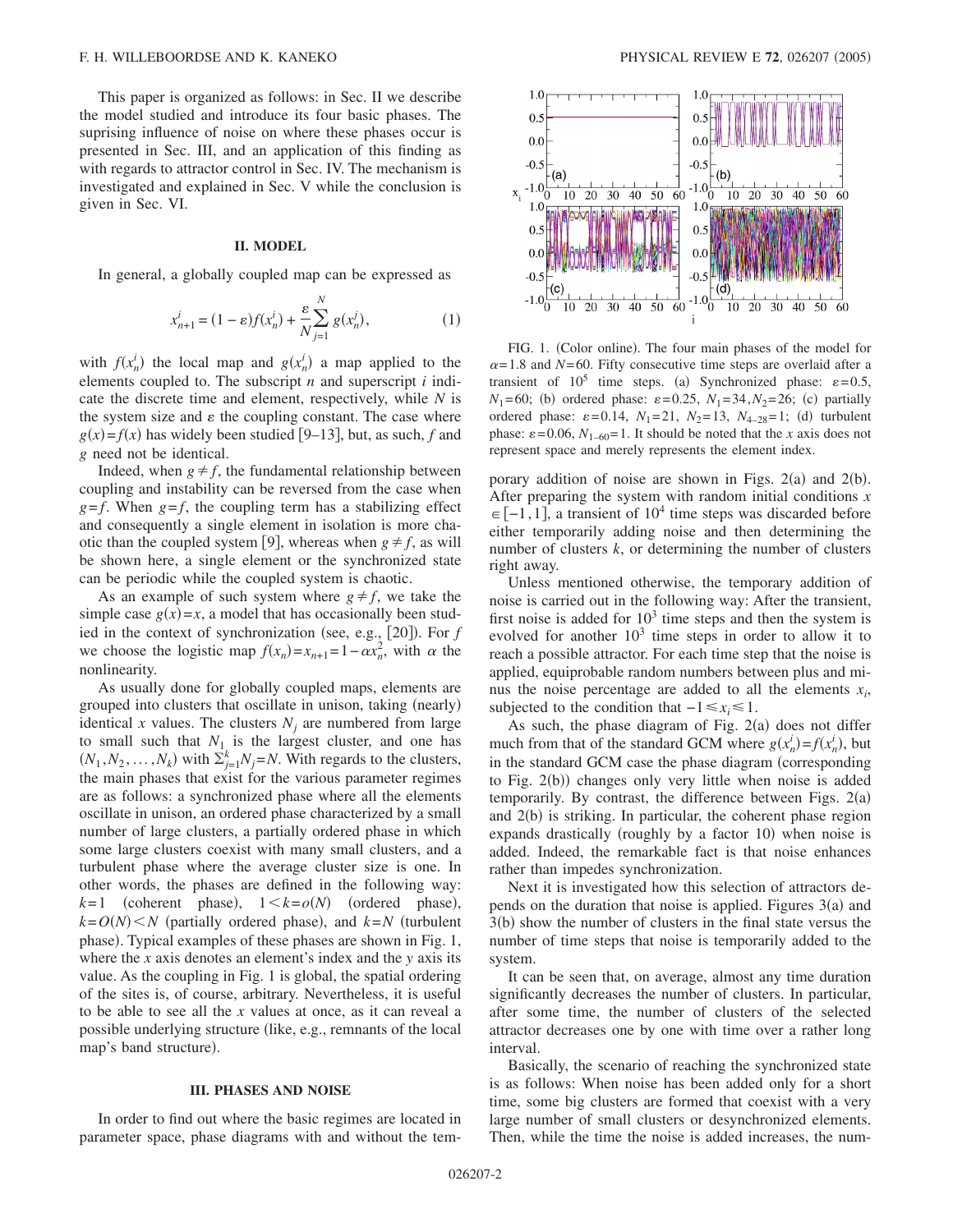

FIG. 2. (Color online). (a) Phase diagram without the temporary addition of noise. (b) Phase diagram with the temporary addition of 5% noise. The major regions are indicated by (1) synchronized phase (red), (2) ordered phase (blue), (3) partially ordered phase (green), and (4) turbulent phase (yellow). The phase is derived by counting the total number of clusters *k* and making the following correspondences:  $k=1 \rightarrow$ synchronized phase,  $1 \leq N_k$  $\leq 10 \rightarrow$ ordered phase,  $10 < k \leq 30 \rightarrow$  partially ordered phase,  $k > 30 \rightarrow$  turbulent phase. (More strictly speaking,  $k \approx N$  in the turbulent phase. However, as the case for  $k > 30$  should not be counted as a partially ordered phase but should not be ignored either, it was grouped with the turbulent phase). The system size was set to *N*=60. Elements are considered to be in the same cluster when their values differ by no more than  $10^{-5}$ .

ber of large clusters gradually decreases, even though the total number of clusters may spike in between when the state changes, e.g., from a state with five large clusters to a state with four large clusters. Besides contributing to the remaining clusters, the disappearing cluster may split into many small clusters, until each of its elements is desynchronized  $(N_j=1)$ . Eventually, for  $\alpha=1.77$ , there is a single large cluster coexisting with many desynchronized elements [i.e.,  $(N_1, 1, 1, 1, \ldots 1)$ , while for  $\alpha = 1.70$ , two large clusters coexist to form  $(N_1, N_2, 1, 1, 1, \ldots, 1)$ . After these states are reached, desynchronized elements are absorbed into a large cluster one by one with the help of noise. In the former case, this successively leads to switches  $(N_1, 1, \ldots, 1, 1, 1) \rightarrow (N_1)$  $+1, \ldots, 1, 1) \rightarrow (N_1 + 2, \ldots, 1)$ , while in the latter case, switches occur yielding either  $(N_1+1, N_2, 1, 1, \ldots, 1)$  or  $(N_1, N_2+1, 1, 1, \ldots, 1)$ , and when all the small clusters are gone,  $N_1$  and  $N_2$  merge so that eventually a single coherent cluster is left.

Inevitably, the amount of noise added will have some influence. Figure 4 shows the average number of clusters versus the nonlinearity for various noise levels given a coupling strength where the noise levels distinctively influence the



FIG. 3. (Color online). The number of clusters versus the time the noise is added. The phase was determined, and the noise added in the same fashion as for the phase diagram, Fig.  $2(b)$  (except that the duration the noise is added is given by the  $x$  axis). The number of clusters was determined every 4th time step by making a copy of the state of the system and evolving it for 1000 time steps before determining the number of clusters.  $N=60$ . (a) The average of  $10^3$ runs was taken for each data point and the noise level was 5%. (b) Two individual runs. For  $\alpha = 1.7$ , 4% noise was added and for  $\alpha$ =1.77, 5% noise was added. In order to illustrate the long tail, a relatively large system size of *N*=25 000 was used for this part of the figure.

dynamics ( $\varepsilon$ =0.14). As clearly can be seen, the application of 10% noise yields almost the same results as applying no noise at all while a level of 5% noise strongly reduces the number of attractors for a fairly large interval of the nonlinearity. Indeed, from around  $\alpha \approx 1.63$  to around  $\alpha \approx 1.71$ , the addition of 5% noise guides the system to the coherent attractor.

That this phenomenon is not restricted to some very specific values of the coupling strength  $\varepsilon$  can be seen in Fig. 5, where the average number of clusters versus  $\varepsilon$  is plotted for two values of the nonlinearity  $\alpha$ . In Fig. 5(a),  $\alpha = 1.7$  was chosen; as for this value of the nonlinearity the difference between 5% and 10% is particularly big in Fig. 4, while in Fig. 5(b)  $\alpha$ =1.85 was chosen, since it is roughly the smallest value for the nonlinearity beyond  $\alpha = 1.6$  for which the noise levels make no difference in Fig. 4.



FIG. 4. (Color online). The average number of clusters versus the nonlinearity  $\alpha$  for various noise levels applied in the same fashion as in Fig. 2(b). The noise level  $(5%)$  that yields the greatest overall reduction in the final number of clusters is marked by diamonds, while for comparison the case without added noise is marked with circles. The coupling strength was set to  $\varepsilon$ =0.14 and the average of  $10<sup>3</sup>$  runs was taken for each data point.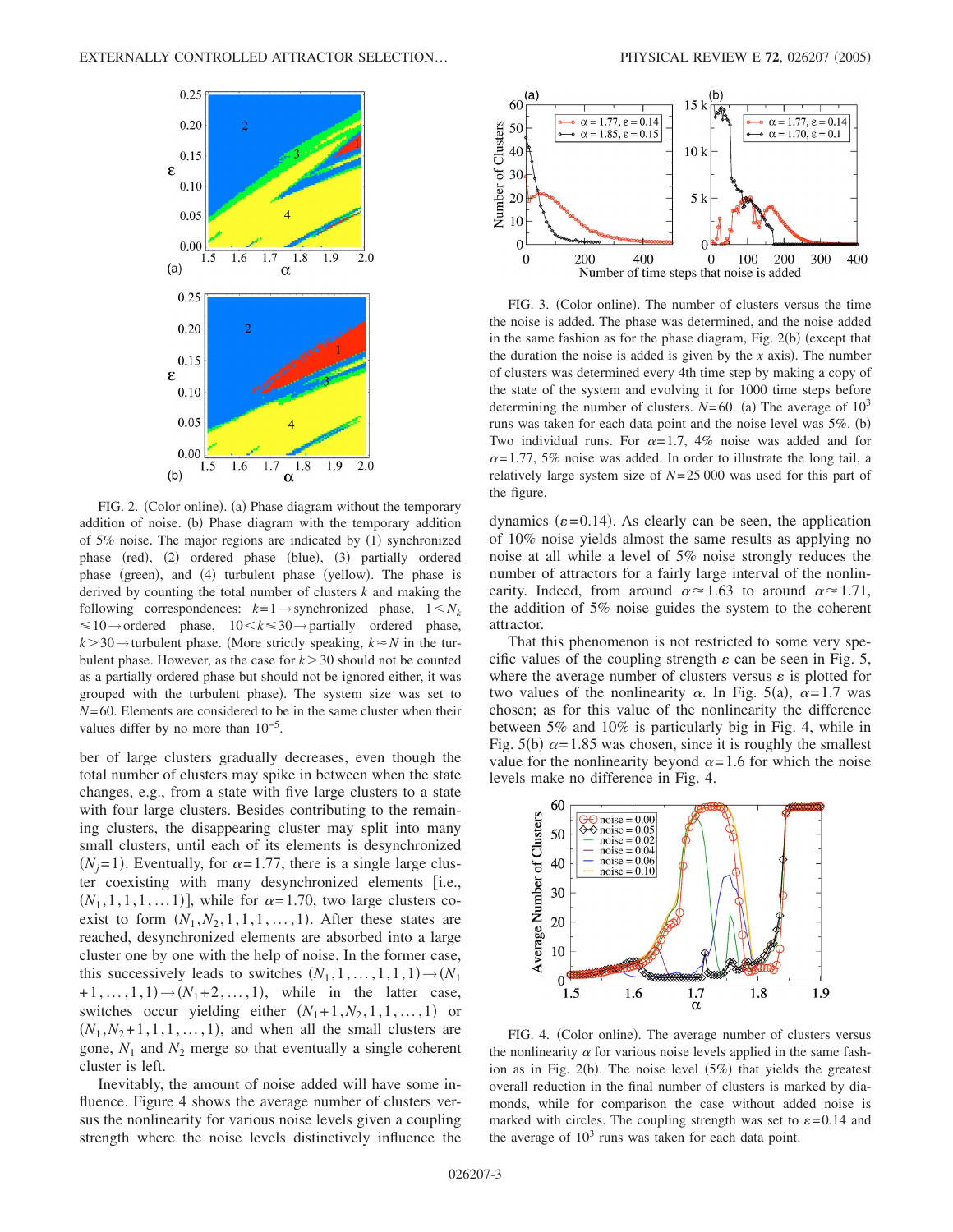

FIG. 5. (Color online). The average number of clusters versus the coupling strength  $\varepsilon$  for various noise levels applied in the same fashion as in Fig.  $2(b)$ . The noise level  $(5%)$  that yields the greatest overall reduction in the final number of clusters is marked by diamonds, while for comparison the case without added noise is marked with circles. The nonlinearity was set to  $\alpha = 1.7$  in (a) and  $\alpha$ =1.85 in (b) while the average of 10<sup>3</sup> runs was taken for each data point.

It can therefore be concluded that the drastic effect of temporarily adding noise displayed in Fig. 2(b) is not limited to a very specially tuned miniscule parameter region but occurs in a reasonably large region of parameter space.

## **IV. ATTRACTOR CONTROL**

The results of the last section suggest that by adding suitable amounts of noise for some time, one can switch attractors such that the cluster number is eventually reduced one by one. Conversely, by adding a larger amount of noise, it is possible to desynchronize the elements and increase the cluster number. Thus controlled attractor selection is possible by just changing the noise strength and its duration.

To illustrate this, we have carried out the numerical experiment depicted in Fig. 6: After starting from random initial conditions and allowing for a transient of  $10<sup>5</sup>$  time steps, a short "down-level" noise burst is applied for ten times ev-



FIG. 6. (Color online). Noise-induced attractor switching for  $\alpha$ =1.77,  $\varepsilon$ =0.14, and *N*=60. The attractors are controlled by applying short noise bursts of 5% for reducing the cluster number and of 9% for increasing the cluster number.



FIG. 7. (Color online). Deterministic binary switching of attractors. (a) depicts the level of applied noise while (b) graph shows the system's response. The arrows indicate the points where the attractor switches. The nonlinearity was set to  $\alpha = 1.85$ , the coupling strength to  $\varepsilon$ =0.15, and the system size is *N*=60.

ery  $10^3$  time steps, and then from time  $1.3 \times 10^4$  on, a short "up-level" noise burst is applied six times. The line marked with the circles represents the average number of clusters just before and just after applying the noise bursts over  $10<sup>3</sup>$ runs. The "down level" for the noise is 5% and the "up level" is 9% while the "down-burst time" is 25 time steps and the "up-burst time" 5 steps. The solid black line shows a single run with the number of clusters determined at every time step. Again noise bursts are applied as for the averaged case, except that the "burst-up" time was five time steps and the "burst-down time" two time steps. An important point is that the noise is only required for the switching of the attractors and not for sustaining them once selected.

While individual runs in Fig. 6 may differ depending on the initial conditions, the binary switching depicted in Fig. 7 is completely independent of the state the system is in. That is, the switching is completely deterministic and hence could, in principle, be used for digital logic. This is achieved by applying the temporary noise long enough to assure that all the elements are either on the coherent attractor  $(5\%$ noise) or mostly in the turbulent phase (10% noise). It should be noted that in this case too the noise is only necessary for the switch and not for the sustaining of a state.

As is known from the phase diagram Fig. 1 and can be seen from Figs. 4 and 5, the cluster number not only depends on the amount of noise, but also on the parameters. Consequently, instead of selecting an attractor by adding noise, one can also attempt to deterministically select attractors by changing (sweeping) parameter values. Indeed, Fig. 8 shows that this is possible and that the inverse of the sweeping speed corresponds to the noise duration time (i.e., a fast sweeping speed corresponds to a short noise burst). The dependence on the sweeping speed is relevant in applications since in experiments a change in an external condition requires some time before its effects are fully felt, and clearly systems in nature generally cannot jump from one parameter value to another. Furthermore, in this case, the attractor selection can be done without adding noise which may be es-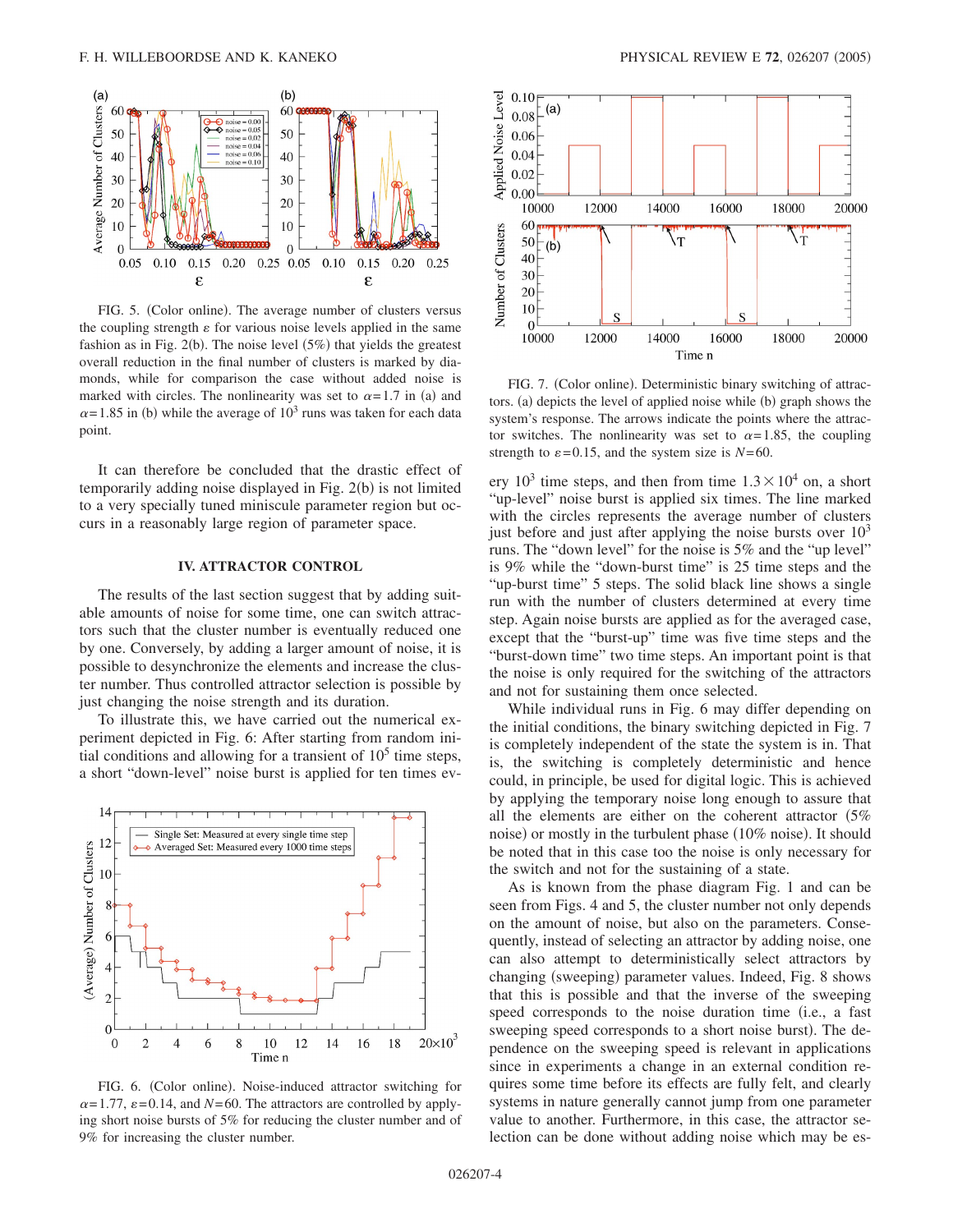

FIG. 8. (Color online). Effect of the  $\varepsilon$  sweep speed on the number of clusters in the model, Eq.  $(1)$ . The *x* axis indicates the number of steps between  $\varepsilon_{start}$ =0.05 and  $\varepsilon_{end}$ =0.14. The nonlinearity is set to  $\alpha$ =1.77. At  $\varepsilon_{\text{start}}$ , a transient of 10<sup>3</sup> time steps was discarded. The average of  $10<sup>5</sup>$  runs was taken for each data point indicated by a circle.

sential, as noise may not necessarily be available as a controlling factor.

#### **V. MECHANISM**

In a globally coupled system, the dynamic behavior of an attractor changes according to the clustering of its elements. Indeed, the change in the number of elements in a cluster is sometimes represented by a bifurcation diagram, as discussed in Ref. [9]. In that case, the stability *decreases* when the number of elements in the dominant cluster increases. However, in the model studied here, overall, the stability *increases* when the number of elements of in a synchronized cluster increases. This is illustrated in Fig. 9, where the split exponent, given by  $\ln(1-\varepsilon) + 1/T \sum_{T} f'(x_i)$  [9], is plotted versus the size of the largest cluster  $N_1$ . The increase in the size of  $N_1$  is achieved in the same fashion as for Fig. 6 by applying a short noise burst every 1000 time steps. For the calculation of the split exponent, after every noise burst, a copy of



FIG. 9. (Color online). Split exponents versus the size of the largest cluster  $N_1$ . The lines with the diamonds indicate the split exponent of the elements belonging to  $N_1$ , while the lines with the circles give the average of the split exponents of the desynchronized elements. *N*=60. (a)  $\alpha$ =1.67,  $\varepsilon$ =0.14, noise=6%, burst time=20; (b)  $\alpha = 1.77$ ,  $\varepsilon = 0.14$ , noise=5%, burst time=26.

the system state is made and, after identifying a synchronized or desynchronized element, evolved for  $10<sup>5</sup>$  time steps only if  $N_1$  is the only cluster while all the remaining elements are desynchronized. In case there is more than one cluster  $N_i$  > 1, the copy is discarded and the split exponent not calculated. Overall data are collected from  $10^5$  runs. In Fig. 9(a), the increase in stability when  $N_1 \rightarrow N$  can clearly be seen, however in Fig. 9(b) (the same parameters as for Fig. 6), the stability appears to decrease. This is due to the fact that the periodicity of the band structure changes. In (a), from  $N_1$ =46 to  $N_1$ =51, the=periodicity is four; then at  $N_1$ =52 there is a transition to period two where the synchronized elements are somewhat more chaotic, and from  $N_1$ =53, the periodicity of the band structure is clearly two. In (b), on the other hand, the transition from the period-four to the period-two band structure is more extended, ranging from  $N_1$ =52 to  $N_1$ =59, and hence the final increase in stability is only found from  $N_1$ =59 to  $N_1$ =60. However, it can also clearly be seen that the split exponent of the desynchronized elements increases over the entire range depicted, indicating that these elements become more chaotic as the *N*<sup>1</sup> cluster becomes larger.

The increase in stability when  $N_1$  approaches  $N$  can be understood by first considering the coherent map  $x_{n+1}$  $f(x_n) = (1 - \varepsilon)f(x_n) + \varepsilon x_n$ . It is easily shown that this map is in fact just a variable and parameter transform of the single logistic map such that

$$
x_{n+1} = (1 - \varepsilon)f(x_n) + \varepsilon x_n,
$$
\n(2)  
\n
$$
\Leftrightarrow x'_{n+1} = 1.0 - \alpha' x_n'^2,
$$
\n
$$
x' = kx + d,
$$
\n
$$
d = \frac{-2\varepsilon}{4\alpha(1 - \varepsilon)^2 - (2 - \varepsilon)\varepsilon},
$$
\n
$$
k = \frac{4\alpha(1 - \varepsilon)}{4\alpha(1 - \varepsilon)^2 - (2 - \varepsilon)\varepsilon},
$$
\n
$$
\alpha' = \alpha(1 - \varepsilon)^2 - \frac{1}{4}(2 - \varepsilon)\varepsilon.
$$
\n(3)

Hence, in the completely synchronized case, the coupling reduces the effective nonlinearity  $\alpha'$ . When the system is not completely synchronized, Eq. (2) for the synchronized elements and its corresponding effective nonlinearity can be expressed as

$$
x_{n+1}^{Sync} = (1 - \varepsilon)f(x_n^{Sync}) + \frac{N_1}{N} \varepsilon x_n^{Sync} + \kappa,
$$
 (4)

$$
\alpha' = \alpha(\kappa + (1 - \varepsilon)^2 - \kappa \varepsilon) - \frac{1}{4} \left( 2 - \frac{N_1}{N} \varepsilon \right) \frac{N_1}{N} \varepsilon, \qquad (5)
$$

where  $\kappa$  is the contribution of the remaining (desynchronized) terms. Hence, the closer  $N_1$  gets to  $N$ , the smaller the effective nonlinearity.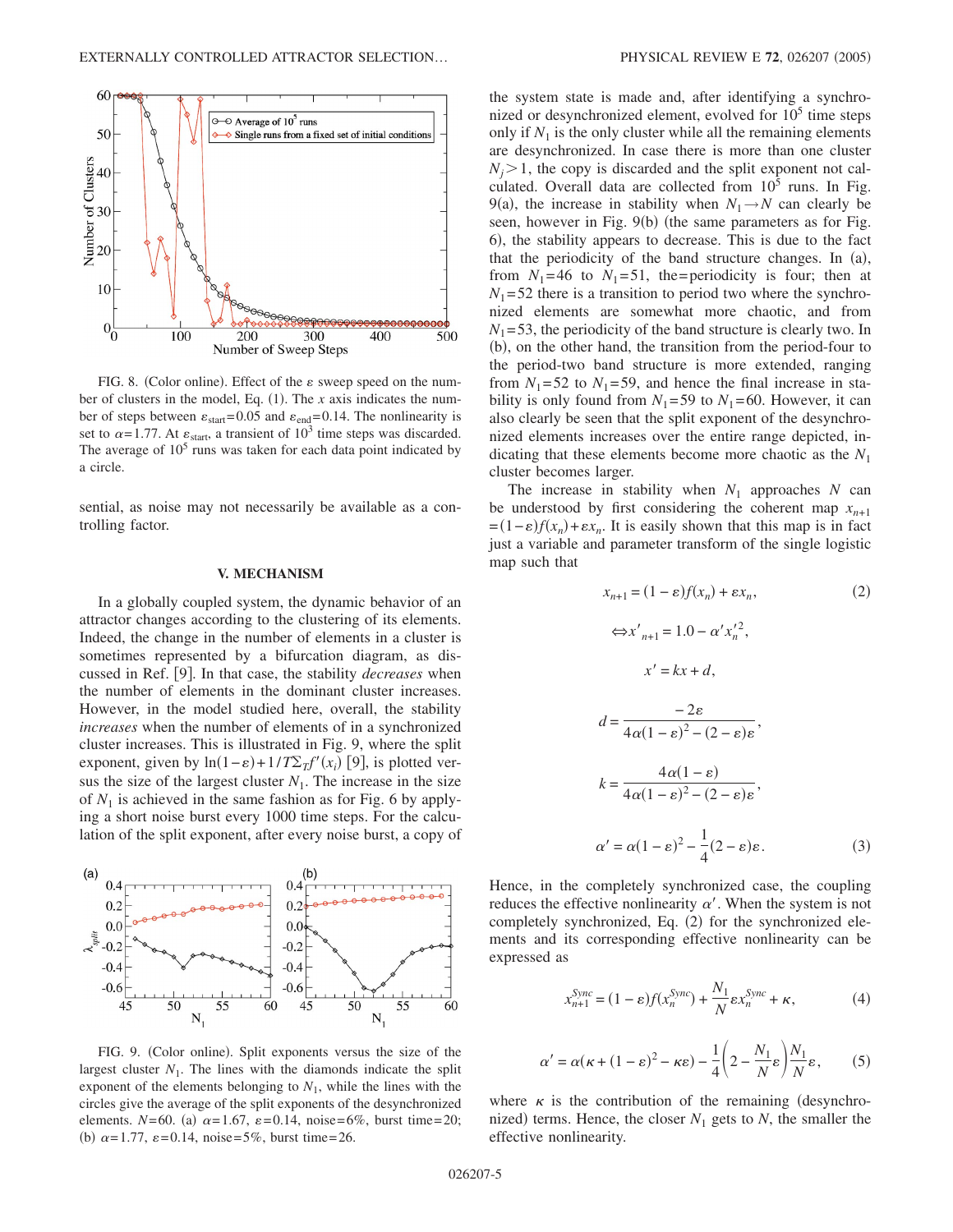

FIG. 10. Bifurcation diagrams of Eq. (1), its coherent version, and Eq. (6), where the local map is the logistic map  $f(x_n) = 1 - 2.0x_n^2$ . (a) depicts the linearly coupled logistic lattice Eq.  $(1)$ ; (b) depicts the coherent version of Eq.  $(1)$ ; and  $(c)$  depicts the two-band map, Eq. (6).

Summing up, as  $N_1$  increases, the effective nonlinearity of the synchronized state decreases and the instability of the desynchronized elements increases. This provides one part of the explanation as to why the system can step through successive attractors when increasing *N*1.

In order to further investigate the mechanism underlying the reported behavior, bifurcation diagrams for Eqs. (1) and its coherent version are plotted in Figs.  $10(a)$  and  $10(b)$ .

In this context, it should be emphasized that in the parameter region we have studied for attractor selection, given the present type of coupling, the synchronized state is nonchaotic i.e., it is of period 2, 4,…-, and that chaos appears only in many-cluster states. Indeed, this can be seen clearly in Fig. 10, where the globally coupled map, Fig.  $10(a)$ , bifurcates well before the synchronized map, Fig. 10(b).

The simplest nonuniform states are obtained when elements are attracted to different temporal phases of the uniform period-two state. When starting from random initial conditions, one would expect roughly half the elements to be attracted to each of the two temporal phases. This allows us to construct the two-band map defined as

$$
x_{n+1} = (1 - \varepsilon)f(x_n) + \frac{\varepsilon}{2}(x_n + y_n),
$$
  

$$
y_{n+1} = (1 - \varepsilon)f(y_n) + \frac{\varepsilon}{2}(x_n + y_n),
$$
 (6)

whose bifurcation diagram is given in Fig.  $10(c)$ .

The bifurcation diagram of the two-band map is found to qualitatively overlap well with the bifurcation diagram of model Eq. (1) and thus leads to the following explanation of the observed phenomena.

The unequal maps applied to the local and coupled terms lead to a relative shift between the bifurcation cascades of the synchronized and nonsynchronized systems such that the synchronized system still has periodic attractors when the nonsynchronized system falls into a multiband chaotic regime. As the chaotic bands are separated by a repellor, a multiband attractor cannot move toward the more stable synchronized attractor. With the addition of a sufficient amount of noise, however, sites can occasionally cross the repeller and the number of sites in the same band increases (these crossings can, of course, be both ways, however, as the distances between the attracting and repelling orbits are unequal, there will be a bias). Once the sites are in the same band and the noise is switched off, they will rapidly synchronize. Since an orbit has to cross the repeller for the switching, the noise magnitude needs to exceed the distance between an orbit of an element and the repeller. On the other hand, if the noise is too large, the asymmetry mentioned above is rendered irrelevant. Hence, in order to obtain a switch to a state with more synchronized elements the noise needs to be larger than the distance between the repeller and one of the bands while smaller than the distance between the repeller and the other band. The 5% noise discussed in Sec. III is such an optimal noise strength. When switching to a more desynchronized state, the noise needs to exceed the distances between the repellor and both bands. For this a good value is 10% noise, but of course this value can be made larger.

Above we found that when, for a given set of parameters, a stable synchronized state exists, an attractor consisting of synchronized elements and desynchronized chaotic elements will show a decrease in orbital instability as the number of elements in the synchronized cluster increases given that the periodicity of the band structure is equal). In the globally coupled map, Eq. (1), these features are expected to hold when  $(1 - \epsilon)f(x) + \epsilon g(x)$  has a stable fixed point or is periodic and  $(1 - \epsilon) f(x)$  is chaotic. This was verified by investigating some variations of the maps employed thus far.

First, the logistic map was replaced by a sine map of the form

$$
x_{n+1} = f(x_n) = \sin(2\pi x_n)
$$
 (7)

which, as opposed to the logistic map's single local maximum, has two local maxima and two local minima for  $x_n$  $\in [-1,1]$ . The relevant bifurcation diagrams are shown in Fig. 11, and indeed noise-induced synchronization can again be found (e.g., for  $\varepsilon = 0.15$ ) for parameters where the composed map has chaotic multiband attractors and the coherent map temporally periodic attractors.

Second, the linear coupling was replaced such that a different map is applied to the coupled terms than to the local term. In other words, the model was modified to become

$$
x_{n+1}^i = (1 - \varepsilon)f(x_n^i) + \frac{\varepsilon}{N} \sum_{j=1}^N \sin\left(\frac{2\pi}{3}x_n^j\right),\tag{8}
$$

where  $\sin[(2\pi/3)x_n]$  is a sine-type map that is nearly linear around  $x_n = 0$  and has a small local minimum and maximum at  $x_n = -2/3$  and  $x_n = 2/3$ , respectively. Again, noise can be used to switch a chaotic multiband attractor to the synchronized nonchaotic attractor (e.g., for  $\alpha = 1.8$ ,  $\varepsilon = 0.18$ , and a noise level of 3%).